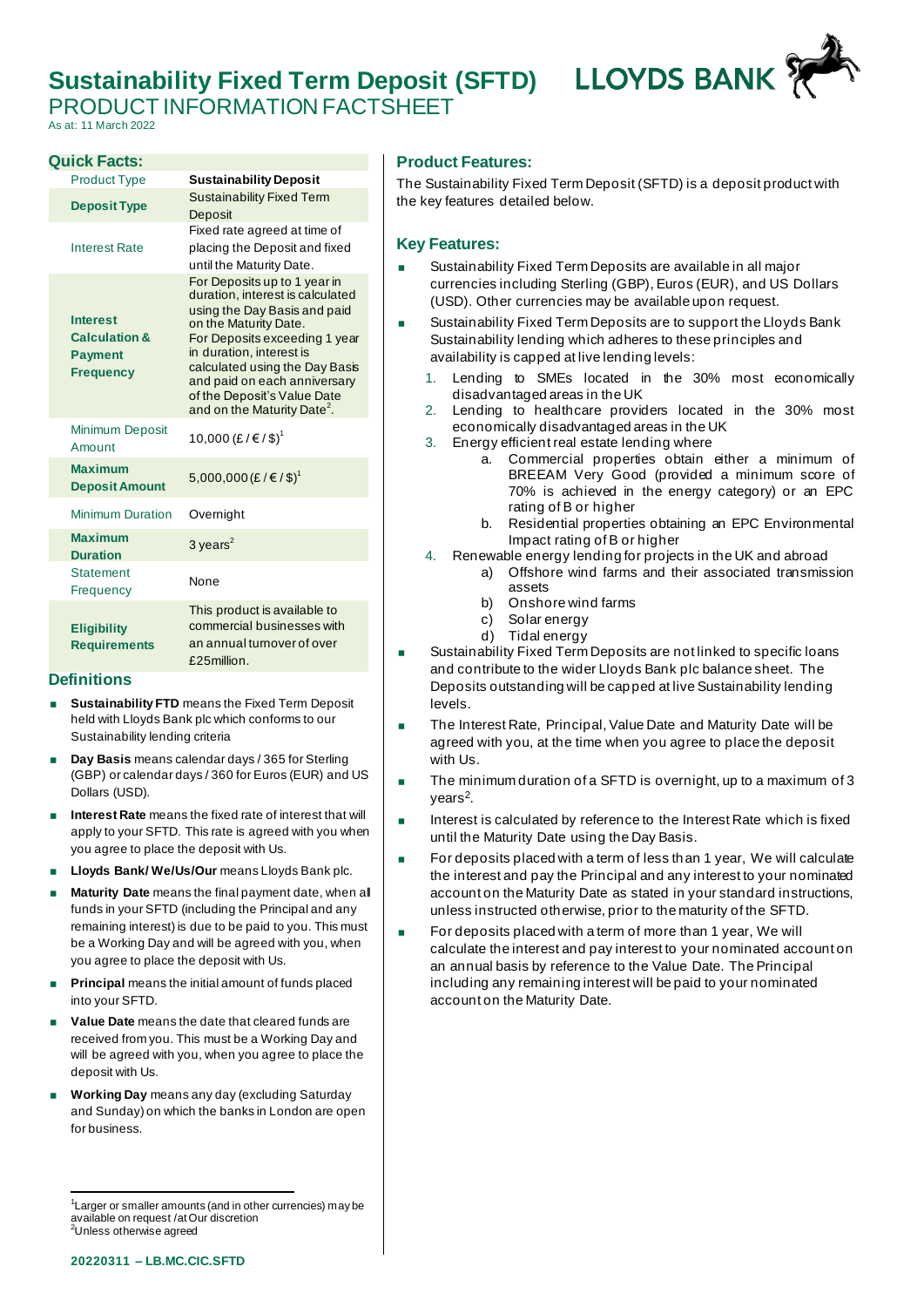## **Sustainability Fixed Term Deposit (SFTD)**

PRODUCT INFORMATION FACTSHEET



As at: 11 March 2022

#### **Benefits:**

The Sustainability Fixed Term Deposit can fit in with a depositors Sustainability criteria as part of a wider organisational Corporate strategy. The Sustainability lending criteria will at all times mirror those for the Lloyds Banking Group sustainability bond, the framework for which can be accessed here:

[www.lloydsbankinggroup.com/sustainability](https://eur02.safelinks.protection.outlook.com/?url=http%3A%2F%2Fwww.lloydsbankinggroup.com%2Fsustainability-bond-framework-march-2019&data=04%7C01%7CCharlotte.Hill1%40LloydsBanking.com%7C89636610930840c4d5a808da034b3247%7C3ded2960214a46ff8cf4611f125e2398%7C0%7C0%7C637825918733316055%7CUnknown%7CTWFpbGZsb3d8eyJWIjoiMC4wLjAwMDAiLCJQIjoiV2luMzIiLCJBTiI6Ik1haWwiLCJXVCI6Mn0%3D%7C3000&sdata=Xz06Fsa%2BBvWhzJmhPUbIxD75fXJqx%2BTUW40cwdK6FeE%3D&reserved=0)[bond-framework-march-2019](https://eur02.safelinks.protection.outlook.com/?url=http%3A%2F%2Fwww.lloydsbankinggroup.com%2Fsustainability-bond-framework-march-2019&data=04%7C01%7CCharlotte.Hill1%40LloydsBanking.com%7C89636610930840c4d5a808da034b3247%7C3ded2960214a46ff8cf4611f125e2398%7C0%7C0%7C637825918733316055%7CUnknown%7CTWFpbGZsb3d8eyJWIjoiMC4wLjAwMDAiLCJQIjoiV2luMzIiLCJBTiI6Ik1haWwiLCJXVCI6Mn0%3D%7C3000&sdata=Xz06Fsa%2BBvWhzJmhPUbIxD75fXJqx%2BTUW40cwdK6FeE%3D&reserved=0)

- The framework has been reviewed by Sustainalytics and their third party opinion can be accessed here: [www.lloydsbankinggroup.com/lloyds-bank](https://eur02.safelinks.protection.outlook.com/?url=http%3A%2F%2Fwww.lloydsbankinggroup.com%2Flloyds-bank-sustainability-bond&data=04%7C01%7CCharlotte.Hill1%40LloydsBanking.com%7C89636610930840c4d5a808da034b3247%7C3ded2960214a46ff8cf4611f125e2398%7C0%7C0%7C637825918733316055%7CUnknown%7CTWFpbGZsb3d8eyJWIjoiMC4wLjAwMDAiLCJQIjoiV2luMzIiLCJBTiI6Ik1haWwiLCJXVCI6Mn0%3D%7C3000&sdata=zLhbPVNa3wELvERhBXzHSfWxATyxmdKRRnZ7zPXK8fA%3D&reserved=0)[sustainability-bond](https://eur02.safelinks.protection.outlook.com/?url=http%3A%2F%2Fwww.lloydsbankinggroup.com%2Flloyds-bank-sustainability-bond&data=04%7C01%7CCharlotte.Hill1%40LloydsBanking.com%7C89636610930840c4d5a808da034b3247%7C3ded2960214a46ff8cf4611f125e2398%7C0%7C0%7C637825918733316055%7CUnknown%7CTWFpbGZsb3d8eyJWIjoiMC4wLjAwMDAiLCJQIjoiV2luMzIiLCJBTiI6Ik1haWwiLCJXVCI6Mn0%3D%7C3000&sdata=zLhbPVNa3wELvERhBXzHSfWxATyxmdKRRnZ7zPXK8fA%3D&reserved=0)
- Lloyds Bank will issue an eligibility certificate for each Deposit.
- The Interest Rate you receive on the SFTD is fixed until the Maturity Date.
- Trade parameters including Principal, Interest Rate, and Duration can be tailored to suit your requirements, but are fixed once agreed and cannot be altered.

#### **Risks:**

- You may not withdraw all or part of the Principal prior to the Maturity Date and you must hold the SFTD until the Maturity Date. This means that the Principal is committed for the duration of the SFTD and your financial position must allow you to be able to cover any cash flow requirements you may have during the fixed term.
- No additional funds can be deposited once the parameters of the SFTD have been agreed.

### **Placement / Maturity of Sustainability Fixed Term Deposit (SFTD):**

- $\blacksquare$  In order to place a SFTD, instructions must be given by telephone to your Lloyds Bank representative.
- In order to make a deposit, you will need to open or have a nominated account. This nominated account will be used to transfer the deposit amount agreed and used to transfer your deposits upon maturity. Your nominated account does not need to be held with Lloyds Bank.
- **Further funds may not be deposited into an existing SFTD, but it is** possible to place more than one SFTD.
- Written confirmation will be sent to you in respect of each SFTD that you place with Us. The confirmation will confirm the Interest Rate, Principal, the Maturity Date and the Value Date. No statements will be sent.
- The SFTD will operate from the agreed Value Date. You must ensure that the agreed amount of funds to be deposited into your SFTD is received by Us on the agreed Value Date. A delay in the receipt of funds may result in a loss of interest on your SFTD.
- On the Maturity Date, Lloyds Bank will transfer the Principal and any remaining interest on the SFTD to your nominated account as agreed at the time of placing your deposit. Should you wish to amend your nominated account or amend any instructions under your SFTD, you must notify Lloyds Bank prior to the Maturity Date. Any instructions received on or after the Maturity Date will not have any effect.

### **Important Information**

- Lloyds Bank will only accept, and agree to, a SFTD once it has received all necessary documentation and its internal checks have been completed to its satisfaction. Lloyds Bank reserves the right to reject an application.
- Terms and Conditions apply which you should read carefully. These can be found a[t www.lloydsbank.co.uk/generalterms](http://www.lloydsbank.co.uk/generalterms) & [www.lloydsbank.co.uk/cbmarkets-deposit-terms](http://www.lloydsbank.co.uk/cbmarkets-deposit-terms)
- You are responsible for ensuring that payment is made to the relevant revenue authorities for any tax liability due in respect of your SFTD. However, We reserve the right to withhold tax from any amount that We pay to you. We may be required to report from time to time to regulatory or other authorities, details of any information We hold in respect of your SFTD. We reserve the right to do so without any further notice to you.

Please contact your Lloyds Bank representative if you have any queries regarding the information in this factsheet.